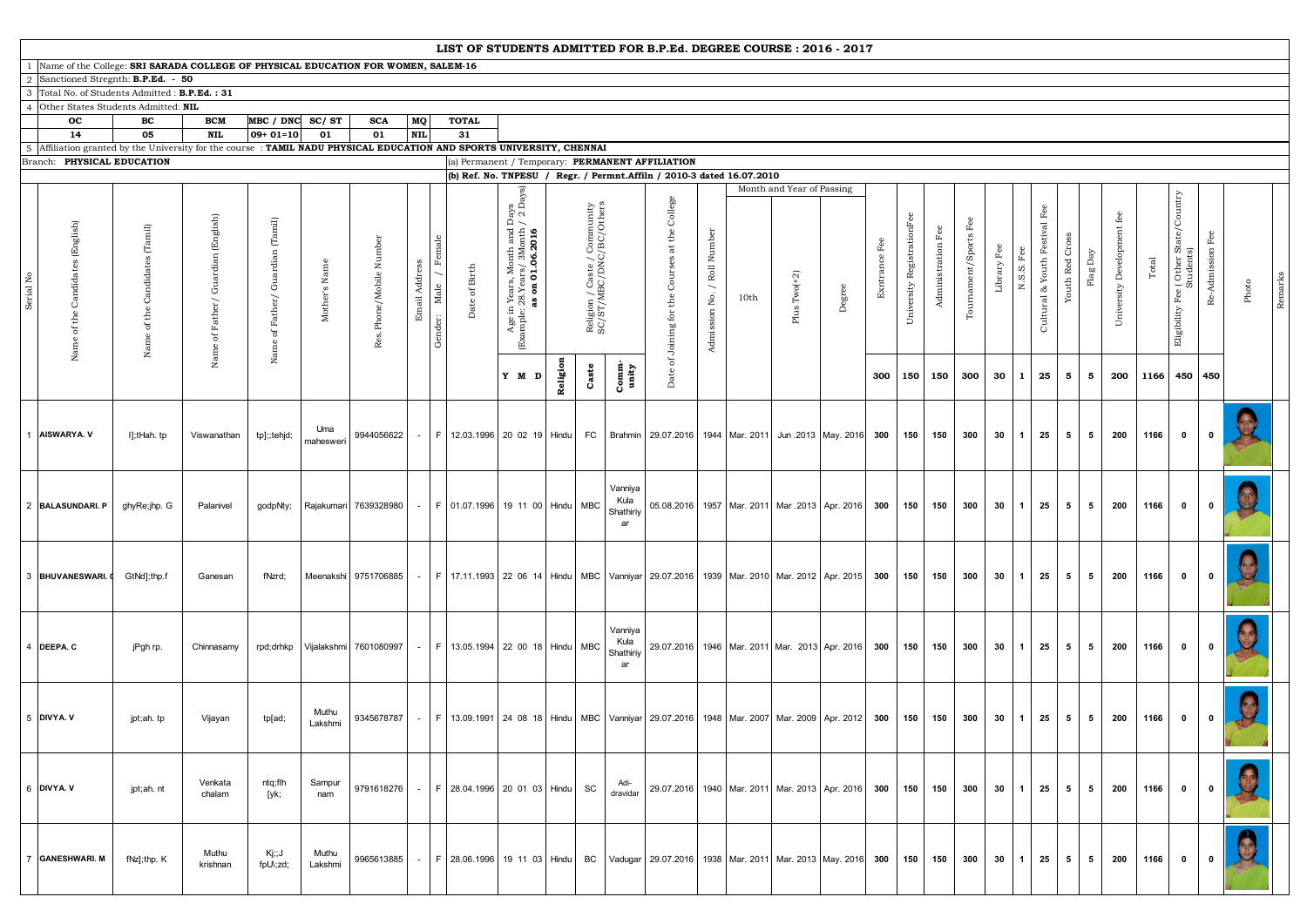| 8 GAYATHRI. A      | fhaj;hp.m       | Alagarasan       | mofurd;           | Selvi           | 9952599094   -   F   06.06.1996   19 11 25   Hindu   MBC   Vanniyar   29.07.2016   1945   Mar. 2011   Mar. 2013   Apr. 2016   300   150   150   300   30   1   25   5   5   5   200   1166                |  |                                            |  |           |                  |                                                                                |  |                                        |  |     |     |                                        |                |                |         |          | $\overline{\mathbf{0}}$ | 0                                                   |   |
|--------------------|-----------------|------------------|-------------------|-----------------|-----------------------------------------------------------------------------------------------------------------------------------------------------------------------------------------------------------|--|--------------------------------------------|--|-----------|------------------|--------------------------------------------------------------------------------|--|----------------------------------------|--|-----|-----|----------------------------------------|----------------|----------------|---------|----------|-------------------------|-----------------------------------------------------|---|
| 9 GAYATHRI. T      | fhaj;hp.j       | Thasarathan      | jrujd,            | Vijaiya         | 9750211082   -   F   30.06.1996   19 11 01   Hidnu   MBC   Vanniyar   12.08.2016   1960   Mar. 2011   Mar. 2013                                                                                           |  |                                            |  |           |                  |                                                                                |  | Jul-16 300 150 150 300 30 1 25 5 5 200 |  |     |     |                                        |                |                |         | 1166 I   | $\overline{\mathbf{0}}$ | $\overline{\phantom{0}}$ 0 $\overline{\phantom{0}}$ |   |
| 10 HEMAMALINI. M   | N`kkhypdp. K    | Murugan          | KUfd;             | Santhi          | 9442701013  -   F   18.11.1992   23 06 13   Hindu   MBC   Vanniyar   29.07.2016   1935   Mar. 2008   Mar. 2010   May-13   300   150   150   300   30   30   1   25   5   5                                |  |                                            |  |           |                  |                                                                                |  |                                        |  |     |     |                                        |                |                |         | 200 1166 | $\mathbf{0}$            | $\overline{\mathbf{0}}$                             |   |
| 11 INDHUJA. R      | e;J[h.,uh,      | Rajendran        | ,uhN[e;<br>;jpud, |                 | Bakiyam   9894145375   -   F   18.08.1995   20 09 13   Hindu   MBC   Vanniyar   29.07.2016   1934   Mar. 2011   Mar. 2013   Apr. 2016   300   150   150   300   30   30   1   25   5   5                  |  |                                            |  |           |                  |                                                                                |  |                                        |  |     |     |                                        |                |                |         | 200 1166 | $\overline{\mathbf{0}}$ | $\overline{\mathbf{0}}$                             |   |
| 12 INDUMATHI. A    | ,e;Jkjp. M      | Arumugam         | MWKfk;            |                 | Sumathi   9791539146   -   F   15.03.1996   20 02 16   Hindu   MBC   Vanniyar   16.08.2016   1961   Mar. 2011   Mar. 2013   Apr. 2016   300   150   150   300   30   1   25   5   5   200                 |  |                                            |  |           |                  |                                                                                |  |                                        |  |     |     |                                        |                |                |         | 1166     | $\mathbf{0}$            | $\overline{0}$                                      |   |
| 13 MAGALA DEVI. S  | Nkfyh Nitp. rP  | Srinivasan       | rPdpthrd;         | Kavitha         | 9688533105  -   F   23.06.1993   22 11 08   Hindu   MBC   Vanniyar   04.08.2016   1955   May. 2008  Mar. 2010   May. 2013  300   150   150   300   30   30   1   25   5   5   200   1166                  |  |                                            |  |           |                  |                                                                                |  |                                        |  |     |     |                                        |                |                |         |          | $\overline{\mathbf{0}}$ | $\overline{\mathbf{0}}$                             |   |
| <b>14 MANJU. M</b> | kQ:R. kh        | Madesh           | khNi];            |                 | Rajammal   8760272077           F   23.07.1992   23 10 08   Hindu   MBC   Vanniyar   29.07.2016   1941   Mar. 2007   Mar. 2009   Apr. 2012   300   150   150   300   30   1   25   5   5   200   1166   0 |  |                                            |  |           |                  |                                                                                |  |                                        |  |     |     |                                        |                |                |         |          |                         | $\overline{\mathbf{0}}$                             |   |
| 15 MANJULA. M      | kQ;Rsh. K       | Murugan          | KUfd;             | Mani<br>makalai | 9715730430   -   F   11.08.1994   21 09 20   Hindu   MBC   Vanniyar   01.08.2016   1952   Mar. 2010   Mar. 2012   Apr. 2015   300   150   150   300   150   300                                           |  |                                            |  |           |                  |                                                                                |  |                                        |  |     |     | $30 \mid 1 \mid 25 \mid 5 \mid 5 \mid$ |                |                |         | 200 1166 | $\overline{\mathbf{0}}$ | $\overline{\mathbf{0}}$                             |   |
| 16 NADHIYA. G      | ejpah.f         | Ganesan          | fNzrd;            |                 | Chandra 8883669946                                                                                                                                                                                        |  | -   F   25.05.1995   21 00 06   Hindu   BC |  |           |                  | Nadar 04.08.2016 1954 Mar. 2010 Mar. 2012 Apr. 2015 300 150                    |  |                                        |  | 150 | 300 | $30 \mid 1 \mid 25 \mid 5 \mid$        |                | 51             | 200     | 1166     | $\mathbf{0}$            | $\overline{\mathbf{0}}$                             |   |
| 17 NANDHINI. N     | ee;jpdp.eh      | Nagaraj          | ehfuh[;           | Ramani          | 9585497327 - F 04.05.1995 21 00 27 Hindu SC                                                                                                                                                               |  |                                            |  |           | Adi-<br>dravidar | 01.08.2016   1951   Mar. 2011   June. 2013   Apr. 2016   300   150   150   300 |  |                                        |  |     |     | $30 \mid 1 \mid 25 \mid$               |                |                | 5 5 200 | 1166     | $\mathbf{0}$            | $\mathbf{0}$                                        |   |
| 18 PADMAPRIYA. R   | gj;kgphpah. ,uh | Rama<br>krishnan | ,uhk<br>fpU\;zd;  |                 | Chandra 9994855756 - F 13.04.1995 21 01 18 Hindu                                                                                                                                                          |  |                                            |  | <b>SC</b> | Adi-<br>dravidar | 05.08.2016   1958   Mar. 2010   Mar. 2012   Apr. 2016   300   150              |  |                                        |  | 150 | 300 | $30 \mid 1 \mid 25 \mid 5 \mid$        |                | 51             | 200 l   | 1166     | $\mathbf{0}$            | $\overline{\mathbf{0}}$                             |   |
| 19 PRIYANKA. P     | gphpaq;fh.ng    | Periathambi      | nghpajk;gp        |                 | Kasthuri   9597314397   -   F   15.05.1995   21 00 16   Hindu   MBC   Navithar   04.08.2016   1956   Mar. 2011   Mar. 2013   Apr. 2016   300   150   150   300   300   30   1   25                        |  |                                            |  |           |                  |                                                                                |  |                                        |  |     |     |                                        | 5 <sup>1</sup> | 5 <sup>1</sup> |         | 200 1166 | $\mathbf{0}$            | $\overline{\mathbf{0}}$                             | 3 |